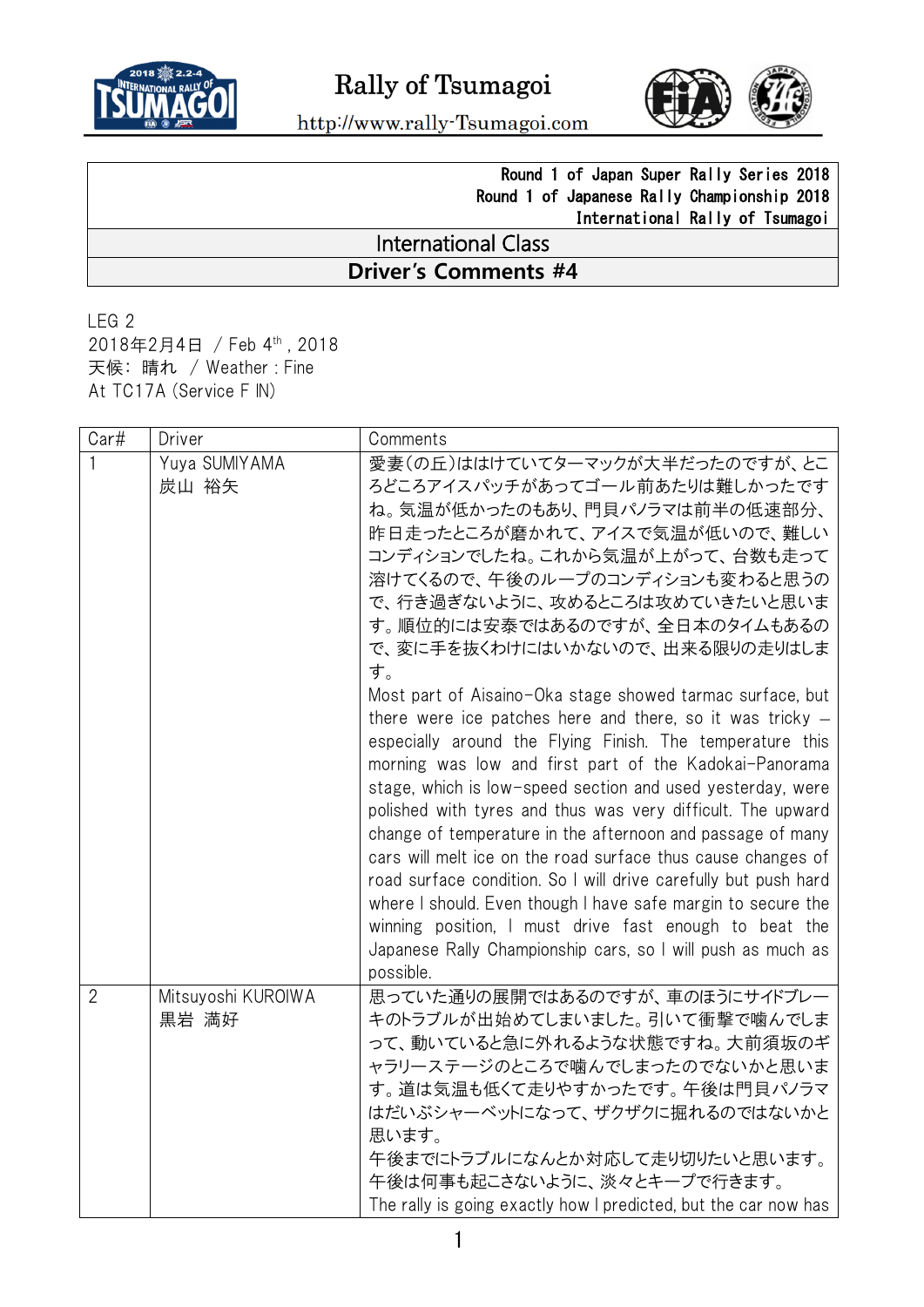

Rally of Tsumagoi



http://www.rally-Tsumagoi.com

|   |                              | an issue with its handbrake. When I pulled it, it gets stuck and<br>suddenly released during travel. I think it got broken in front of<br>the spectator area in the Omae Suzaka (SS16).<br>The road surface is good, with low temperature, but in the<br>afternoon I think Kadokai Panorama will be covered with<br>half-melt wet snow.<br>I will resolve the handbrake issue and finish the rally — drive<br>steadily, not taking risk and secure my position.                                                                                                                                                                                                                                                                      |
|---|------------------------------|--------------------------------------------------------------------------------------------------------------------------------------------------------------------------------------------------------------------------------------------------------------------------------------------------------------------------------------------------------------------------------------------------------------------------------------------------------------------------------------------------------------------------------------------------------------------------------------------------------------------------------------------------------------------------------------------------------------------------------------|
| 3 | Yasushi AOYAMA<br>青山 康       | SS15(門貝パノラマ)のスタート直後で、アイスパッチの上に乗っ<br>てスタックしてしまい、脱出の時にバックギアを壊してしまって動<br>けなくなってしまいました。それ以外はいい調子でした。<br>午後は、もちろん完走はしなければいけませんが、ちょうど前<br>(Stewart選手)と1分差、先ほどのSS1本で25秒詰めることがで<br>きたので、逆転できるかどうか、午後頑張るかどうか、悩みどころ<br>です。<br>Right after the start of SS15 (Kadokai-Panorama), I drove on<br>an ice patch and got stuck, and ending up with damaging<br>reverse gear of the car. Apart from that, it was all right.<br>While I aim to finish the rally, there is only 1 min gap to the $3^{rd}$<br>position, and I could narrow the gap by 25 seconds in the<br>previous stage, so I am wondering if I should push hard to win<br>the $3^{rd}$ position, or I should not take risk.                                                           |
| 4 | Wayne STEWART<br>ウェイン・スチュワート | It was pretty good. Unfortunately, Aoyama san spun and<br>caught on a snow bank, and now we are in third position. So<br>we are taking very carefully. Trying to keep the position, and<br>driving much slower today $-$ it is important for the team,<br>Cusco, to be in one of the top three. Road surfaces are<br>treacherous – tarmac are dry, and those (studless tyres) are<br>not good for tarmac, and apart from that, there are a lot of ice<br>patches - so a lot of handbrakes.<br>いい調子だよ。残念ながら青山選手がスピンしてスノーバンクに<br>つかまってしまったおかげで、3位にまで上がったようだね。だか<br>ら今は注意深く、順位キープを目指して走ってるよ。チーム、ク<br>スコにとっても、上位3位に1台が入ることは大切だからね。<br>路面は油断できないね。乾いたターマック路面があり、そういう<br>路面にはこの(スタッドレス)タイヤは向いていないんだけれど、ア<br>イスパッチもたくさんあって、サイドブレーキを多用してるんだ。 |
| 5 | Koichi NOGARIYA<br>野苅家 宏一    | 昨日とは路面が変わって、ブレーキを踏んでも利かないし、ハン<br>ドルを切っても車が曲がってくれなかったりなど、ここまでで一番<br>危ない路面でしたね。轍が凍っていて結構厳しかったです。<br>もう少しで完走できるので、午後も頑張ります。<br>Road surface was changed from yesterday, and sometimes<br>neither brake nor steering did not work, so it was most<br>dangerous condition. Even ruts were icy.<br>Now we are close to finish the rally, and I will work hard.                                                                                                                                                                                                                                                                                                                                                                             |